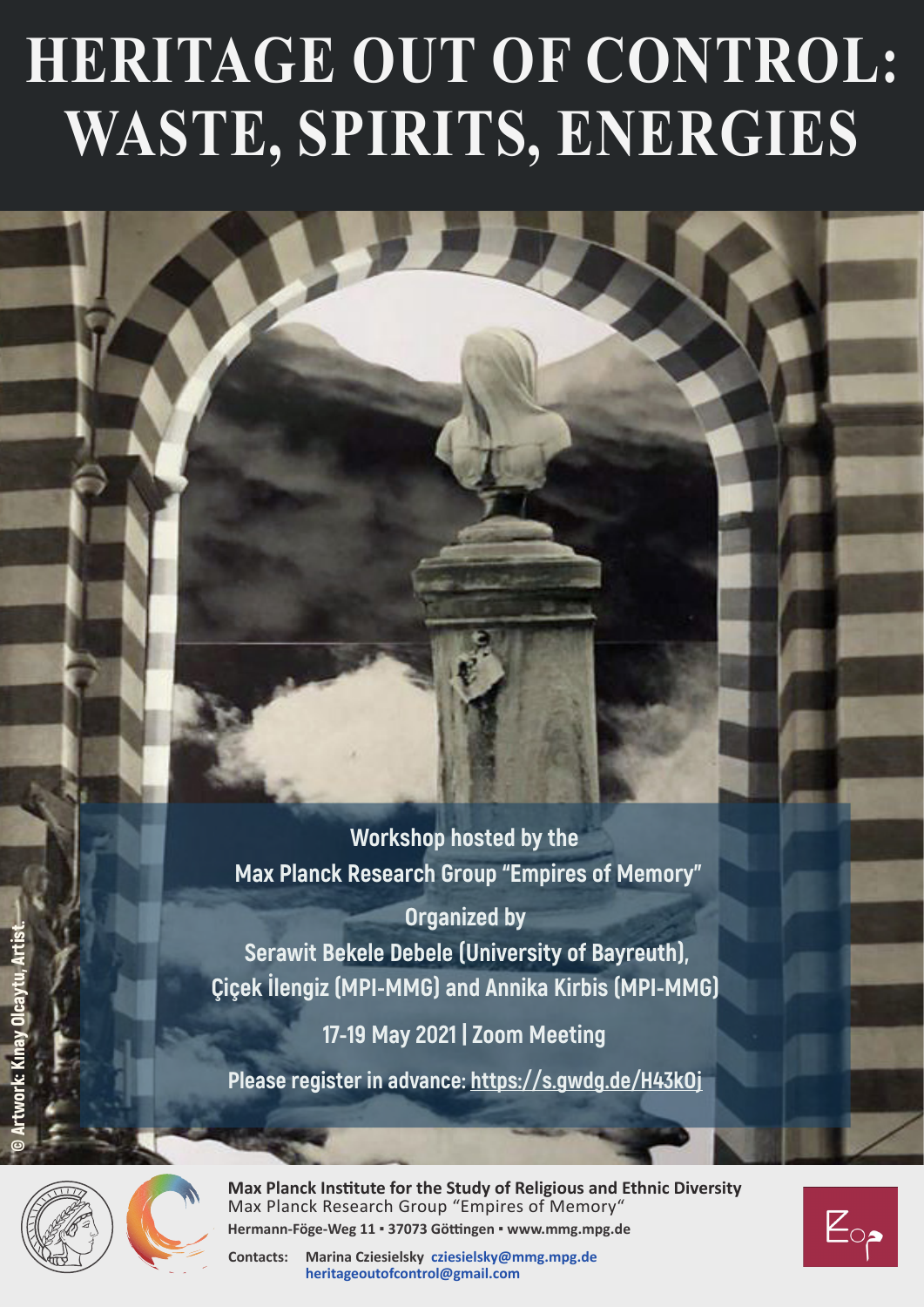# DAY 1 - Monday 17 May

**14.00 Opening Remarks**

## **14.15-15.45 PANEL 1: HERITAGISING WASTE**

Discussant: **Anne Berg** (University of Pennsylvania)

Recycled Memory: Human Bones as Inherited Waste of **Central Europe** - Katarzyna Williams (The Australian National University)

Waste, Copious and Plentiful - Alice von Bieberstein (Humboldt University of Berlin, Centre for Anthropological Research on Museums and Heritage)

The Waste of War: Human Remains and other Leftovers of War in Vietnam - Tam Ngo (NIOD Institute for War, Holocaust and Genocide Studies/ Royal Netherlands Academy of Arts & Sciences (KNAW), Max Planck Institute for the Study of Religious and Ethnic Diversity)

**Blasting Bombs** - Regina F. Bendix (Georg August University of Göttingen)

### **15.45 Break**

## **16:15-17:45 PANEL 2: REVISITING WASTELAND**

Discussant: **Marian Burchardt** (Leipzig University)

Commemorating the Lucky Strike: How the Environmental Destruction of Gold Mining is Remediated through Museums - Pamela Klassen (University of Toronto)

Following the Brick: Unruly Imperial Legacies and **Heritagisation in Vienna** - Annika Kirbis (Max Planck Institute for the Study of Religious and Ethnic Diversity, University of Utrecht)

Reclaiming New York's Hart Island as a Site of Negative **Heritage** - Heidi Aronson Kolk (Washington University in St. Louis)

Chernobyl as Heritage: Waste, Energies, and Spirits of the **Exclusion Zone** - Elena Romashko (Georg August University of Göttingen)

- **17:45 Coffee Break**
- **18:00 19:00** Keynote Lecture Reflections on Garbage and Genocide **Anne Berg (University of Pennsylvania)**



**\*The workshop schedule refers to CET** 



**Max Planck Institute for the Study of Religious and Ethnic Diversity** Max Planck Research Group "Empires of Memory" **Hermann-Föge-Weg 11 ▪ 37073 Göttingen ▪ www.mmg.mpg.de**

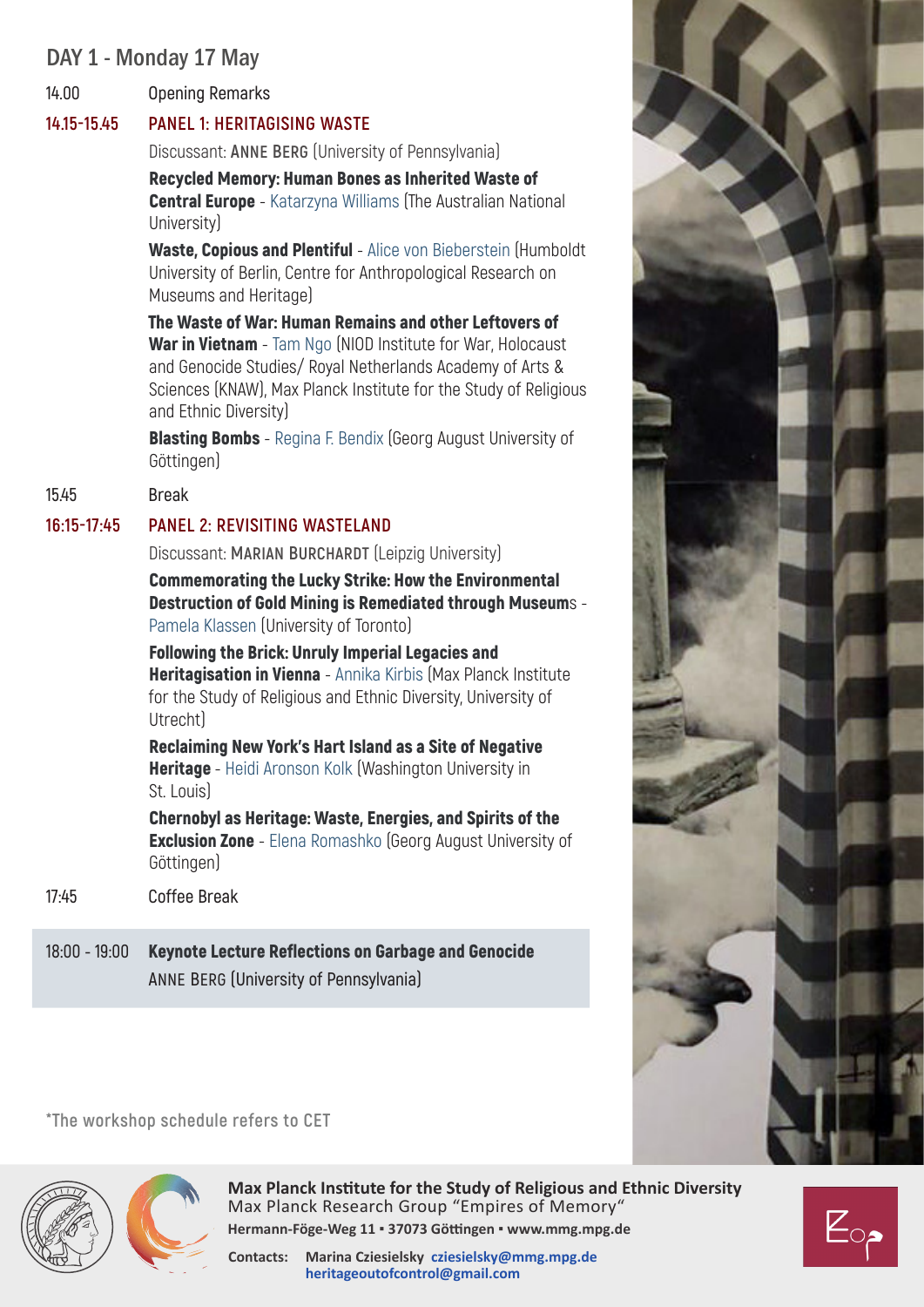## DAY 2 - Tuesday 18 May

**14:00 Welcome back**

#### **14:15-15:45 PANEL 3: HERITAGE IN MOTION**

Discussant: **Azza Mustafa** (HUMA, Institute for Humanities in Africa, University of Cape Town)

Buddhist Temples as Storehouses of Excess: Assembling Material Biographies of Belonging in Depopulating Japan - Paulina Kolata (Manchester Metropolitan University, The University of Manchester)

The Jinns are in control of us: contested mystical inheritance as 'heritage' in the changing landscapes of Pemba, Zanzibar - Nathalie Arnold Koenings (Zayed University, Dubai)

The , Festa de Yemajá": Rediscussing Waste, Cultural Heritage, and Ritual Innovation in the Context of the Climate Crisis in **Brazil** - Giovanna Capponi (University of Roehampton)

Today's Utopia Tomorrow's Waste? Exploring how Beliefs and Spiritual Dimensions of Inequality Turn Today's Realities of Waste into Future Heritage and (Invisible) Monuments - Vibha Galhotra and Fouad Asfour

 **15:45 Break**

#### **16:15-17:45 PANEL 4: SENSING HERITAGE**

Discussant: **Serawit Bekele Debele** (University of Bayreuth)

Atmospheric heritage: Processions, Ritual, and Claims to the City in Shi'i Mumbai - Patrick Eisenlohr (Centre for Modern Indian Studies, Georg August University of Göttingen)

Heritage through Negation: Holocaust, Atlantic Slavery, and the Politics of Commemoration in Turkey -

Ezgi Güner (University of Illinois at Urbana-Champaign), Esra Özyürek (University of Cambridge)

Present Gods, Absent Nation: Negotiating Tangibility in a **Heritage Ritual** - Eva Ambos (University of Tübingen)

For Whom the Libation is Poured: Heritage and Religious Representation at Public Functions in Ghana - Mariam Goshadze (Leipzig University)



**\*The workshop schedule refers to CET** 





**Max Planck Institute for the Study of Religious and Ethnic Diversity** Max Planck Research Group "Empires of Memory" **Hermann-Föge-Weg 11 ▪ 37073 Göttingen ▪ www.mmg.mpg.de**